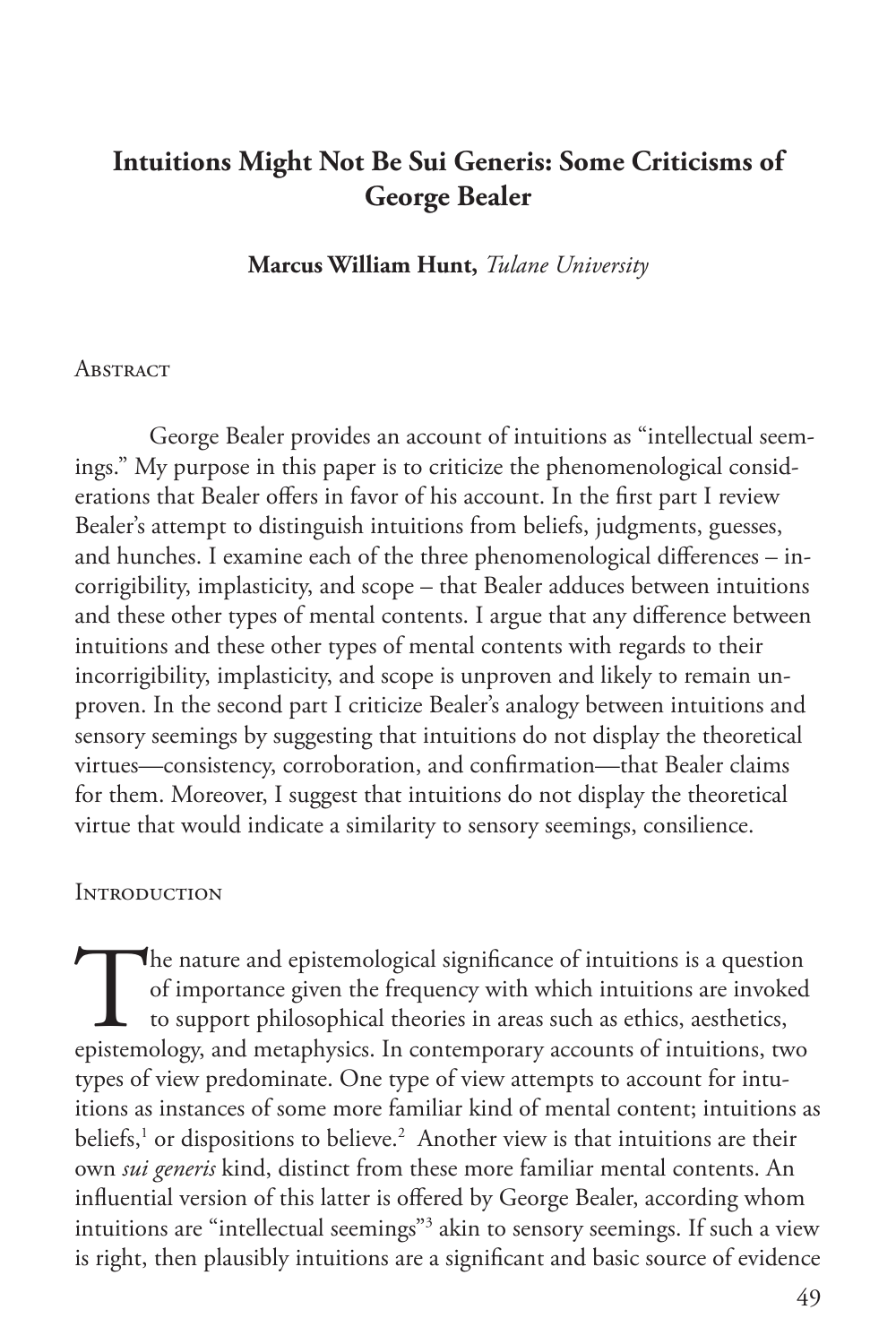about reality, in a way that sensory seemings are and in a way that beliefs are not. If Bealer's view and those akin to it turn out to lack good arguments in their favor or turn out to be incorrect, the methodology frequently employed in the areas of philosophy noted above becomes more questionable.

Bealer's argument for intuitions as intellectual seemings is not constituted entirely by the phenomenological considerations I will discuss here, but it does draw on them in two ways. First, Bealer uses phenomenological considerations to help establish what intuitions are not. He proceeds to the view that intuitions are not beliefs, judgments, guesses, or hunches, by highlighting the incorrigibility, implasticity, and narrower scope of intutions. Second, Bealer uses phenomenological considerations to help positively establish that intuitions are seemings analogous to sensory seemings, arguing that intuitions display the same theoretical virtues as sensory seemings – consistency, corroboration, and confirmation. In this paper my aim is to criticize these two moves.

# 1. Distinguishing Intuitions from Beliefs, Judgments, Guesses, and **HUNCHES**

Bealer mentions several characteristic features of intuitions. According to Bealer intuitions are a *sui generis* "primitive propositional attitude."4 This attitude relates only to propositions that are both *a priori* and necessary.5 Intuitions are evidentially basic, $\rm^6$  though not infallible. $\rm^7$  Intuitions are conscious episodes that appear phenomenologically as seemings.8 To ground the distinction between intuitions and beliefs Bealer raises two phenomenological considerations, which I dub "the incorrigibility of intuitions" and "the implasticity of intuitions." To ground the distinction between intuitions and judgments, guesses, and hunches, Bealer adverts to the narrower scope of the propositions that intuitions can be about.

# 1.1 The Incorrigibility of Intuitions

Bealer claims that intuitions and beliefs must be different because one can have a belief about some matter whilst having no intuition about it, and vice versa have an intuition about some matter whilst having no belief about it: "one can believe something and not intuit it, and one can intuit something and not believe it."9 By itself, this claim by itself seems insufficient to distinguish beliefs and intuitions – if beliefs and intuitions are otherwise phenomenologically indistinguishable, I would be unable in any given case to say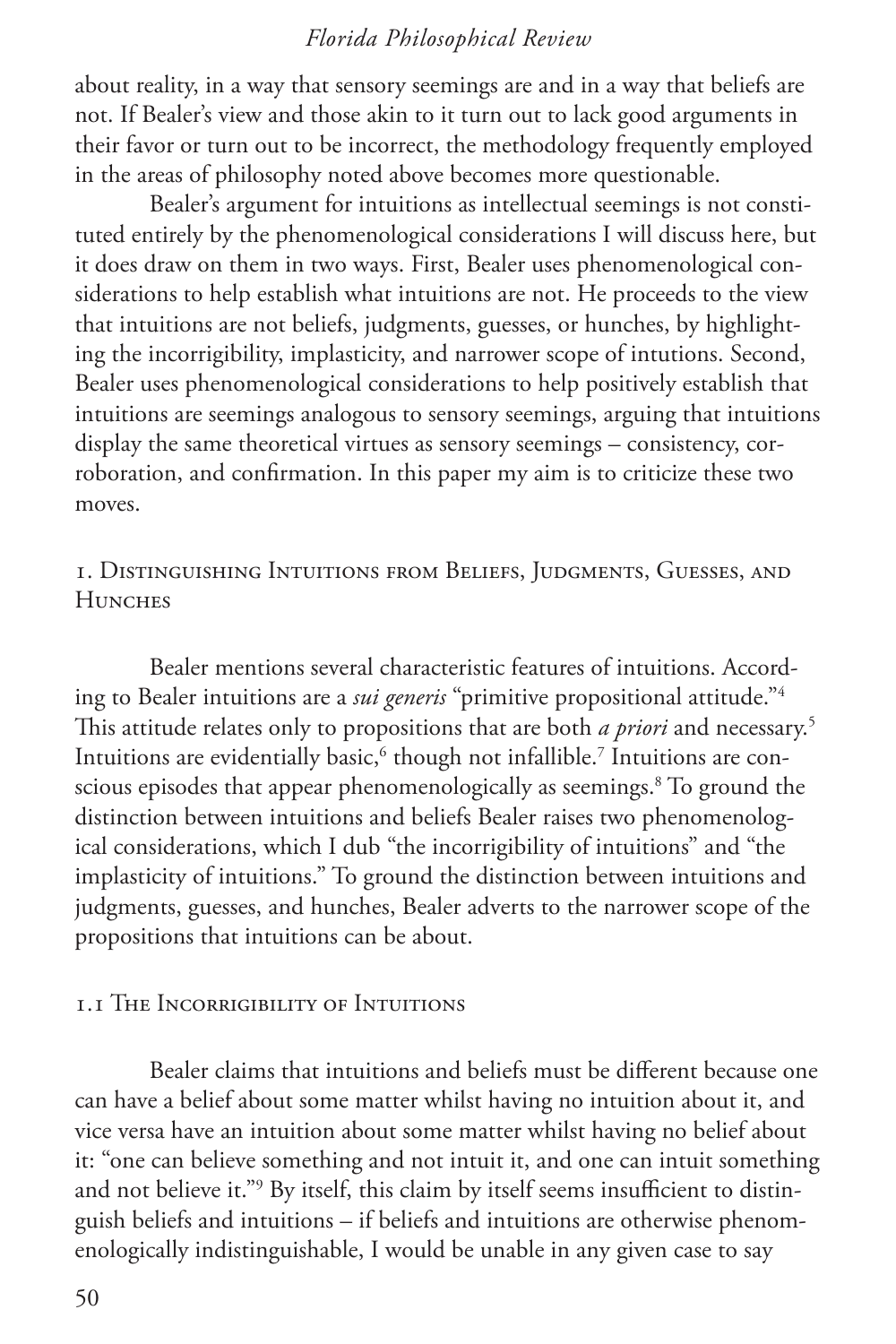whether I had a belief and lacked an intuition, or had an intuition and lacked a belief. But, as I read him, Bealer has more to say. Bealer notes that:

"there are many mathematical theorems that I believe (because I have seen the proofs) but that do not seem to me to be true and that do not seem to be to be false; I do not have intuitions about them either  $\text{wav}^{"10}$ 

And again that:

"I have an intuition—it still *seems* to me—that the naive truth schema holds; this is so despite the fact that I do not believe that it holds (because I know of the Liar paradox)"11

The idea here seems to be that beliefs are highly responsive to evidence – in the first example a belief is called forth by seeing the proofs of the mathematical theorems and in the second example belief is absent because one knows of the Liar paradox. Beliefs do not persist in the face of superior countervailing evidence but rather are "automatically overridden… displaced."12 By contrast, in the examples given intuitions are not highly responsive to evidence – in the first example no intuition is called forth by seeing the proofs of the mathematical theorems and in the second example an intuition persists despite one's knowing of the Liar paradox. Let's call this responsiveness to evidence, especially as it concerns superior countervailing evidence, corrigibility, and its opposite incorrigibility. With this phenomenological difference we are provided with quite a handy method of determining whether a given propositional attitude is an intuition or a belief – we can expose ourselves to superior countervailing evidence about some proposition, and if a pro-attitude remains towards the proposition, then the attitude is plausibly an intuition and not a belief. My reading of Bealer's argument here is that:

> (1) Intuitions are incorrigible. (2) Beliefs are corrigible. Therefore, (probably) intuitions are not beliefs.

I offer two criticisms against this argument. First, regarding (1), it is not clear that most or all intuitions are incorrigible. Bealer offers a handful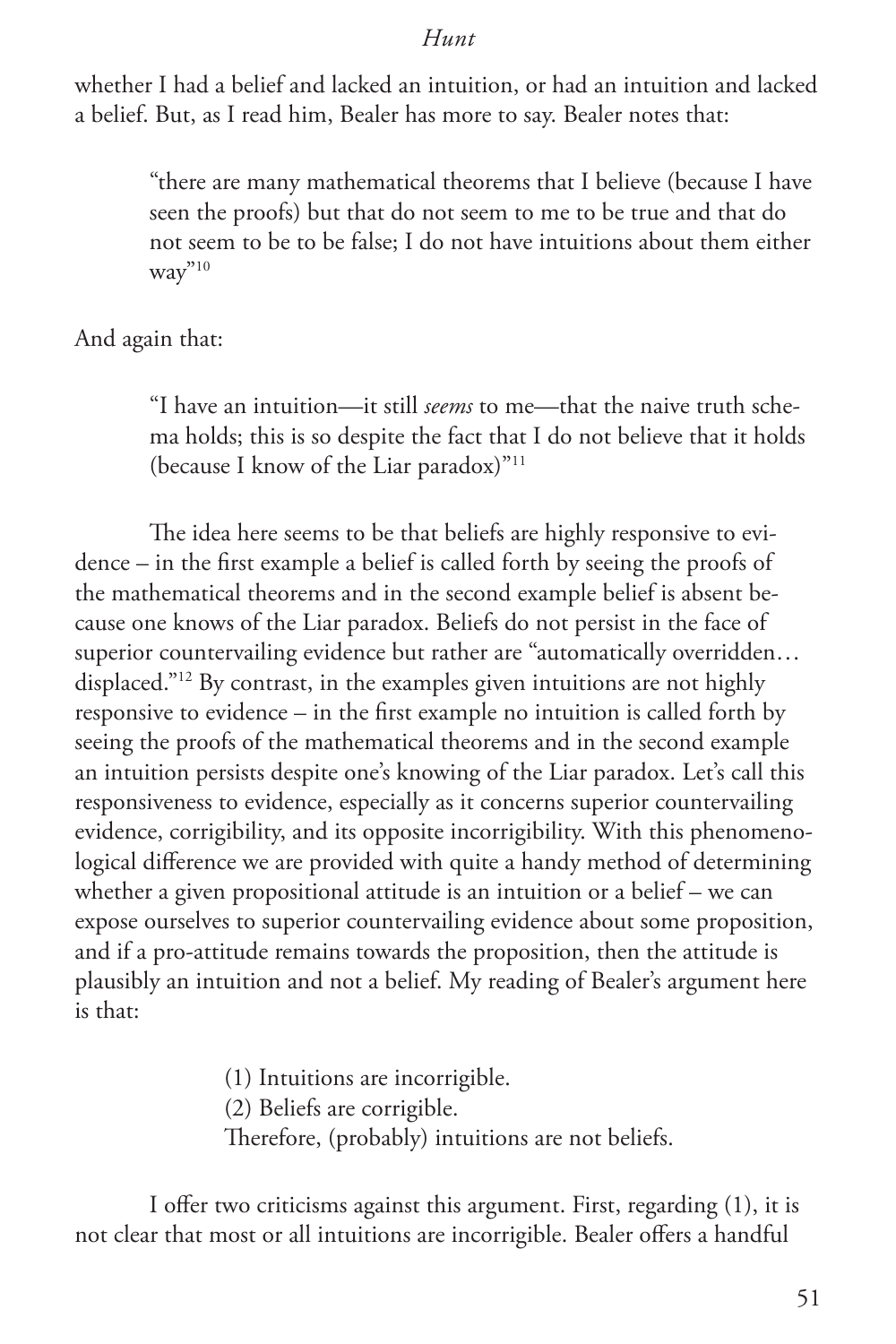of examples. Even if we were to multiply these examples, we could not be sure that (1) held quite generally. Whether intuitions are generally incorrigible or not is a question that can in principle be empirically investigated. However, as Kenneth Boyd and Jennifer Nagel remarked in 2014, thorough investigation of whether one's "intuitions are wholly insulated from theoretical commitments"13 (one type of incorrigibility) has not yet been conducted. It seems that significant methodological difficulties would attend making investigations into the incorrigibility of intuitions. Since such investigations would concern how intuitions change (or do not) in response to superior countervailing evidence, it seems that a philosophically sophisticated subject pool would be required, as well as either accurate recollection and report of potentially long-lost intuitions, or a longitudinal study.

To this criticism, a defender of Bealer might respond that such investigations are unnecessary, since it appears that there are at least some intuitions which are incorrigible, and that these form a set of counterexamples to taking intuitions as beliefs. To this I respond in turn that incorrigibility must be a widely-shared characteristic of intuitions if it is to ground a distinction between intuitions and beliefs. Without this being shown, alternative understandings of the situation remain plausible, e.g. perhaps incorrigibility is only a feature of some small subset of what we call intuitions—e.g. only mathematical intuitions—other intuitions then being ripe for assimilation to the category of belief.

Importantly, against (1) there is significant anecdotal evidence counting against the general incorrigibility of intuitions: reflecting on one's own philosophical development or with that of philosophers with whose work one is intimately acquainted, one might identify many intuitions that proved corrigible, e.g. the thoroughgoing utilitarian who has not only abandoned the belief that "killing one to save five is wrong" but who also no longer has the corresponding intuition, a necessitarian who no longer has the intuition that various counterfactual states of affairs are even metaphysically possible, or a materialist who no longer has the intuition that philosophical zombies are possible.

As a second criticism, regarding (2), Bealer's case here depends on beliefs being generally corrigible. As a question of normative epistemology, I take it is a borderline platitude that when faced with superior countervailing evidence one ought to revise one's beliefs, that one's beliefs should be corrigible. But this is not our question. As a matter of "descriptive epistemology," psychology, or of the phenomenology of belief, it is much less clear that in general people's beliefs are corrigible. Indeed, we might note many cognitive biases which seem to involve incorrigible beliefs: various forms of prejudice,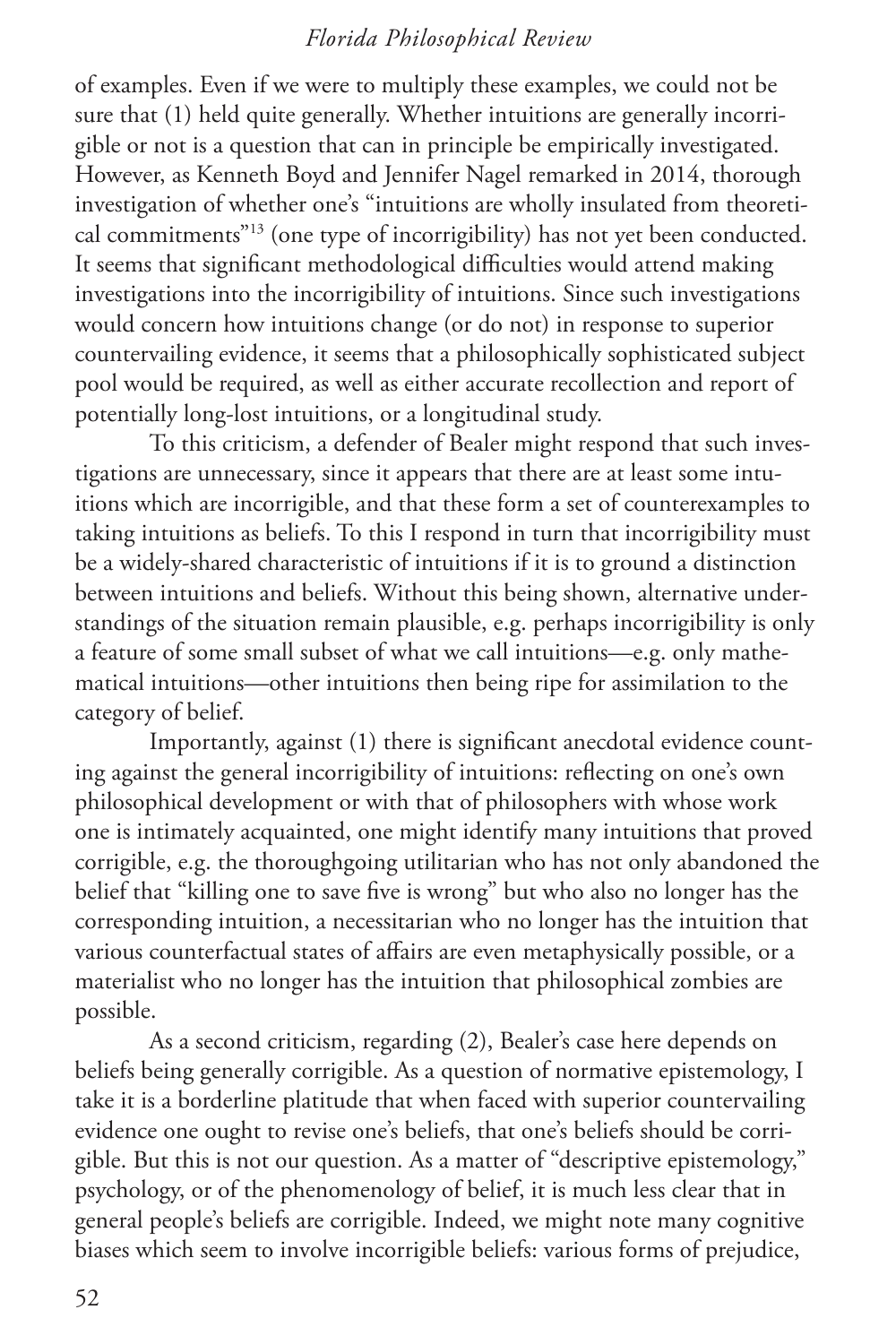positive or optimistic illusions,<sup>14</sup> the positive beliefs of "recalcitrant smokers" about smoking,<sup>15</sup> or the belief in a just world.<sup>16</sup> Therefore, the possibility remains that what we term intuitions are incorrigible beliefs. This is not to say that the person with incorrigible beliefs is (always) someone who irrationally refuses to even weigh countervailing evidence, but rather that they properly fulfill their epistemic duties yet find that their belief persists nevertheless.

I also note that whilst conceptually it is incoherent to "believe x and know that x is false," or even "believe x and not believe x," it is not clear that these are descriptively impossible—we cannot infer from conceptual incoherence to the actual impossibility of such phenomena, otherwise a phenomenon like cognitive dissonance could not occur. So, that we find cases in which someone takes both a pro and a con attitude towards some proposition does not imply that one of their attitudes must be a belief and the other something other than a belief (such as an intuition, a hope, an imagining, etc.) – rather both attitudes could be beliefs.

#### 1.2 The Implasticity of Intuitions

As another ground for the distinction between intuitions and beliefs, Bealer adverts to the implasticity of intuitions: "Belief is highly plastic. Using (false) appeals to authority, cajoling, intimidation, brainwashing, and so forth, you can get a person to believe almost anything, at least briefly. Not so for intuitions."17 Bealer does not further characterize (im)plasticity, but the four examples he uses all seem to involve a belief being altered by means which are plainly non-evidential.

I take it then that implasticity concerns whether a propositional attitude can be induced or diminished by sundry non-evidential factors. My reading of Bealer's argument here is that:

> (3) Intuitions are implastic. (4) Beliefs are plastic. Therefore, (probably) intuitions are not beliefs.

My responses regarding the implasticity distinction parallel my responses to the incorrigibility distinction. Regarding (3), Bealer has not shown empirically that intuitions are implastic. Rather, there is some evidence that the opposite is true. Anecdotally, the familiar case of a professor having to coach students into "getting the right intuition," say in relation to a Gettier example, seems to involve an appeal to authority and a little cajoling—which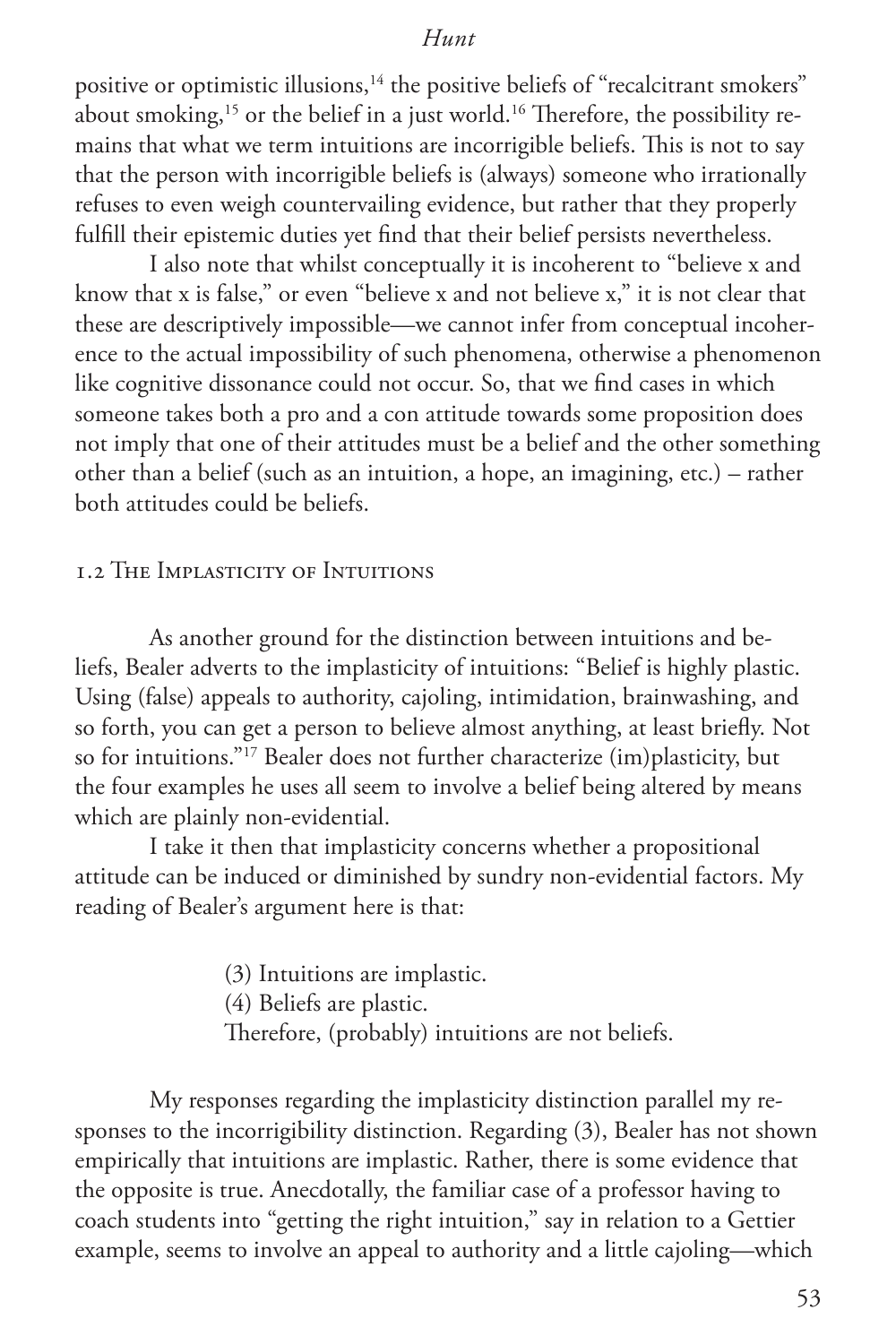suggests the plasticity of some intuitions. The findings of experimental philosophy suggest that the prospects for Bealer's contention being borne out are poor. To note two well-known cases, order of presentation effects<sup>18</sup> and linguistic framing effects<sup>19</sup> have been shown to influence intuition reports, suggesting a high degree of plasticity given how mild these methods are. Likewise, regarding (4), it seems that there are certainly some beliefs (that there are other minds, that such-and-such an action is immoral, etc.) which are highly implastic for most people regardless of appeals to authority, intimidation, and so forth. Given these garden-variety cases, the burden of proof is on Bealer to show any general difference of plasticity between belief and intuition. Though this criticism of Bealer is straightforward, Bealer repeats his claims about (im)plasticity on four occasions.<sup>20</sup>

Bealer does admit that "there is disagreement about the degree of plasticity of intuitions" but claims that "it is clear that they are inherently far more resistant to such influences than beliefs"<sup>21</sup> and again that "it is clear that, collectively, they [intuitions] are inherently more resistant to such influences than beliefs."<sup>22</sup> Bealer's strategy here seems to be to weaken (3) and (4) in some way, to a claim along the lines that intuitions have a higher degree of implasticity than beliefs, or that intuitions are on average or typically more implastic than beliefs (it seems that Bealer could pursue a similar strategy in relation to incorrigibility) . The problem with this strategy is that it would deprive us of the tools to identify in any specific case whether a mental content was an more-than-usually plastic intuition or a more-than-usually implastic belief, causing problems for the use of intuitions in the justification of philosophical theories. Without some further ground being adduced, we might suspect that there was just one type of attitude here that comes in degrees of plasticity (and likewise for incorrigibility).

#### 1.3 The Scope of Intuitions

In distinguishing intuitions from judgments, guesses, and hunches, Bealer appeals to a distinction of scope: "there are significant restrictions on the propositions concerning which one can have intuitions; by contrast, there are virtually no restrictions on the propositions which one can make a judgment or a guess or have a hunch."<sup>23</sup> As noted previously, Bealer has in mind that intuitions can only be about matters which are *a priori* and necessary. My reading of Bealer's argument here is that:

(5) Intuitions can only be about *a priori* and necessary propo-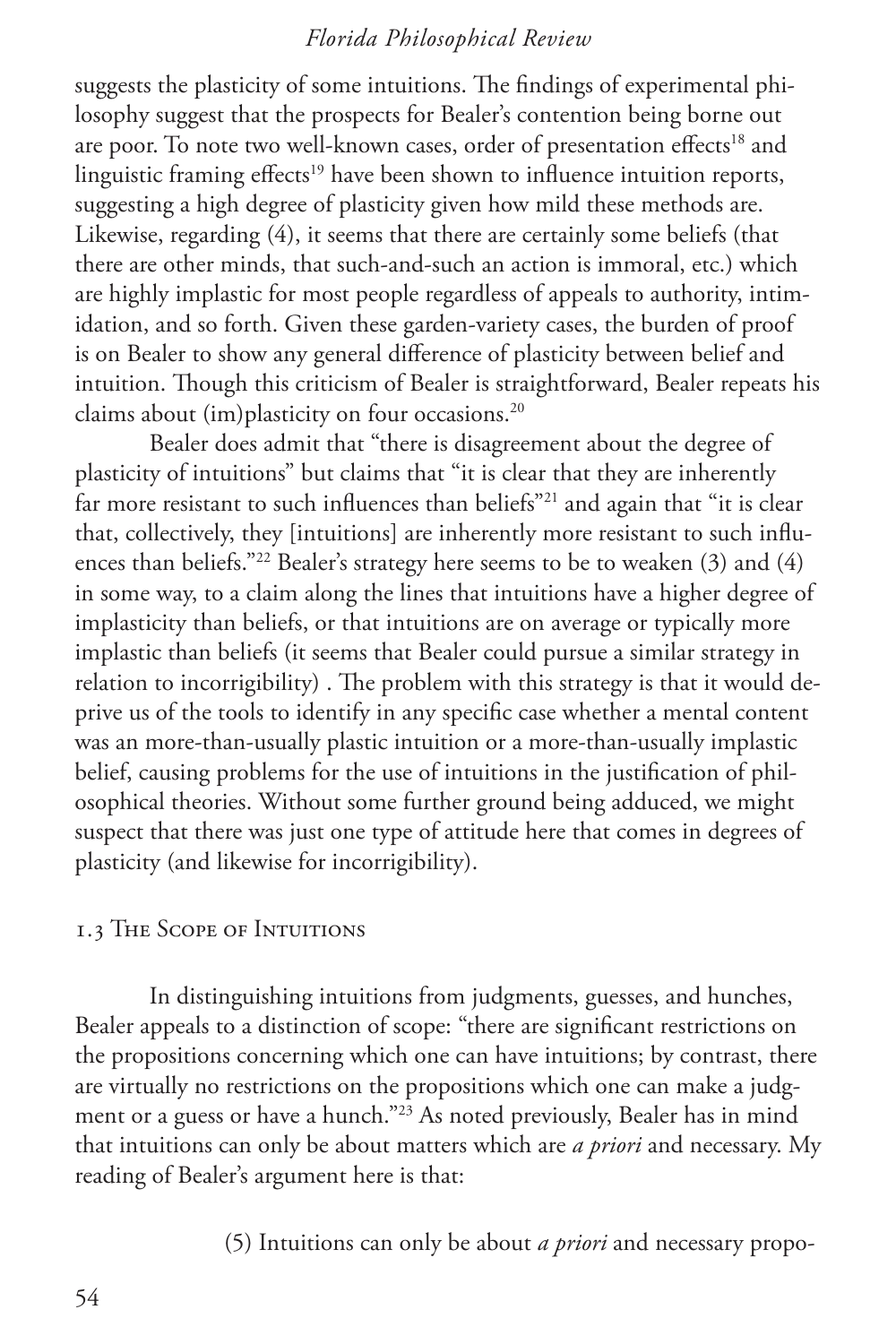sitions.

(6) Judgments, guesses, and hunches, can be about virtually any propositions.

Therefore (probably) intuitions are not judgments, guesses, or hunches.

Here, I grant both (5) and (6). I suggest, though, that this distinction of scope is not sufficient to rule out that intuitions are not simply a conventionally defined subset of either judgments, or guesses, or hunches. To illustrate, I might invent the term "hannch," and claim that a hannch, though otherwise like a hunch, was very different from a hunch because a hannch only ever concerns *a priori* and necessary matters, whilst hunches might be about anything, e.g., "I have a hannch that the ontological argument is sound." Although one is at liberty to invent such a category, it seems clear that hannches are always legitimately described as a subset of hunches rather than as a *sui generis* kind. So, this distinction of scope cannot by itself, without some further phenomenological difference, show that intuitions are not just judgments, guesses, or hunches.

Bealer cites one further difference, the choice-like nature of guesses:

"Judgments are a kind of occurrent belief; as such they are not seemings. Guesses are phenomenologically rather more like choices; they are plainly not seemings. And hunches are akin to merely caused, ungrounded convictions or noninferential beliefs; they too are not seemings."24

Bealer seems correct that guesses are phenomenologically more like choices, involving an element of volition that seems absent in both belief and intuition. However, for Bealer judgments and hunches are beliefs. Therefore, it seems that to distinguish them from intuition on phenomenological grounds, Bealer would have to appeal to his incorrigibility and implasticity distinctions, which if my previous criticisms were right, will be a move of no avail. Therefore, although Bealer successfully distinguishes intuitions from guesses on phenomenological grounds, it seems that intuitions might still be a type of belief, judgment, or hunch.

2. The Theoretical Virtues of Intuitions and Sensory Seemings

Bealer argues that intuitions are analogous to sensory seemings in the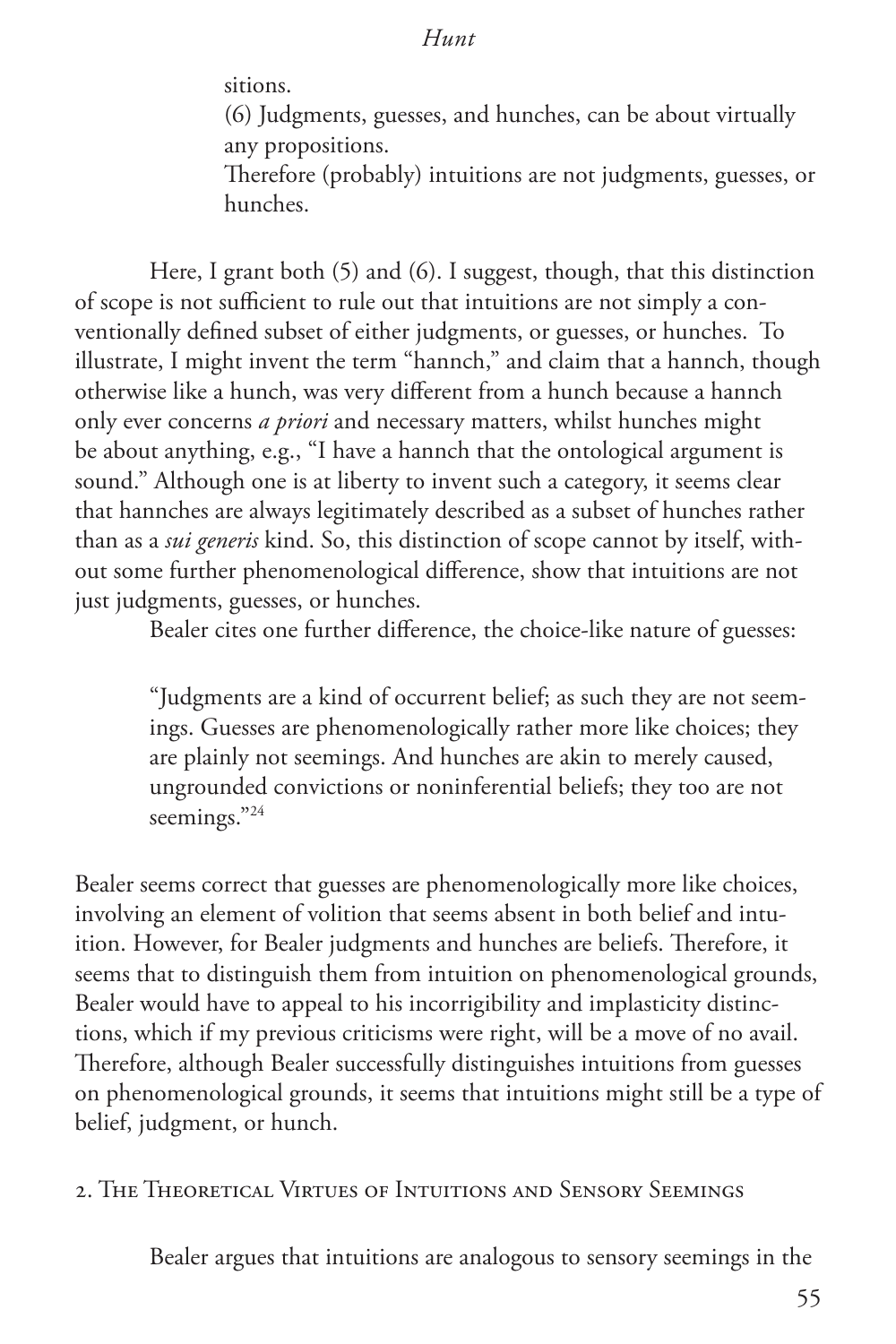theoretical virtues that they enjoy, helping to establish that they are intellectual seemings. An analogy to this effect would aid the case that intuitions are not beliefs, judgments, or hunches, and would also help establish the evidential value of intuitions. l note in passing my qualm that any analogy between intuitions and sensory seemings might be unduly attractive to us due to the deeply engrained metaphorical associations between thought and sight ("I see what you mean," "Look at it from my perspective").

#### 2.1 Consistency, Corroboration, and Confirmation

Bealer argues that intuitions and sensory seemings display the same theoretical virtues. Both display "consistency, corroboration, and confirmation."25 Regarding consistency, Bealer claims that intrapersonally "a person's concrete-case intuitions are largely consistent with one another."26 Regarding corroboration Bealer claims that there is an impressive agreement interpersonal agreement between people with regards to their "logical, mathematical, conceptual, and modal intuitions."27 Regarding confirmation Bealer claims that "intuition is seldom, if ever, disconfirmed by our experiences and observations."28 Sensory seemings display these same theoretical virtues, whereas beliefs do not. My reading of Bealer's argument here is that:

> (7) Intuitions display the theoretical virtues consistency, corroboration, and confirmation.

(8) Sensory seemings display the theoretical virtues consistency, corroboration, and confirmation.

(9) Beliefs, judgments, and hunches, do not display the theoretical virtues consistency, corroboration, and confirmation. Therefore, (probably) intuitions are intellectual seemings.

I do not dispute (8) or (9). I have three criticisms to make of (7). First, it seems that Bealer could be too optimistic in his assessment of intuition's theoretical virtues. For one thing, as noted it seems that the experimental philosophy literature contains some cases of intrapersonal inconsistency in intuitions over time, and cases of interpersonal inconsistency in intuitions at a time.<sup>29</sup> For another, it seems odd to claim that there is an intrapersonal consistency in intuitions over time, since it seems that a large part of the influential "reflective equilibrium" method of philosophizing consists in trying to ascertain whether our intuitions really are consistent, finding that often they are not, and then abandoning some intuitions. For instance, we are almost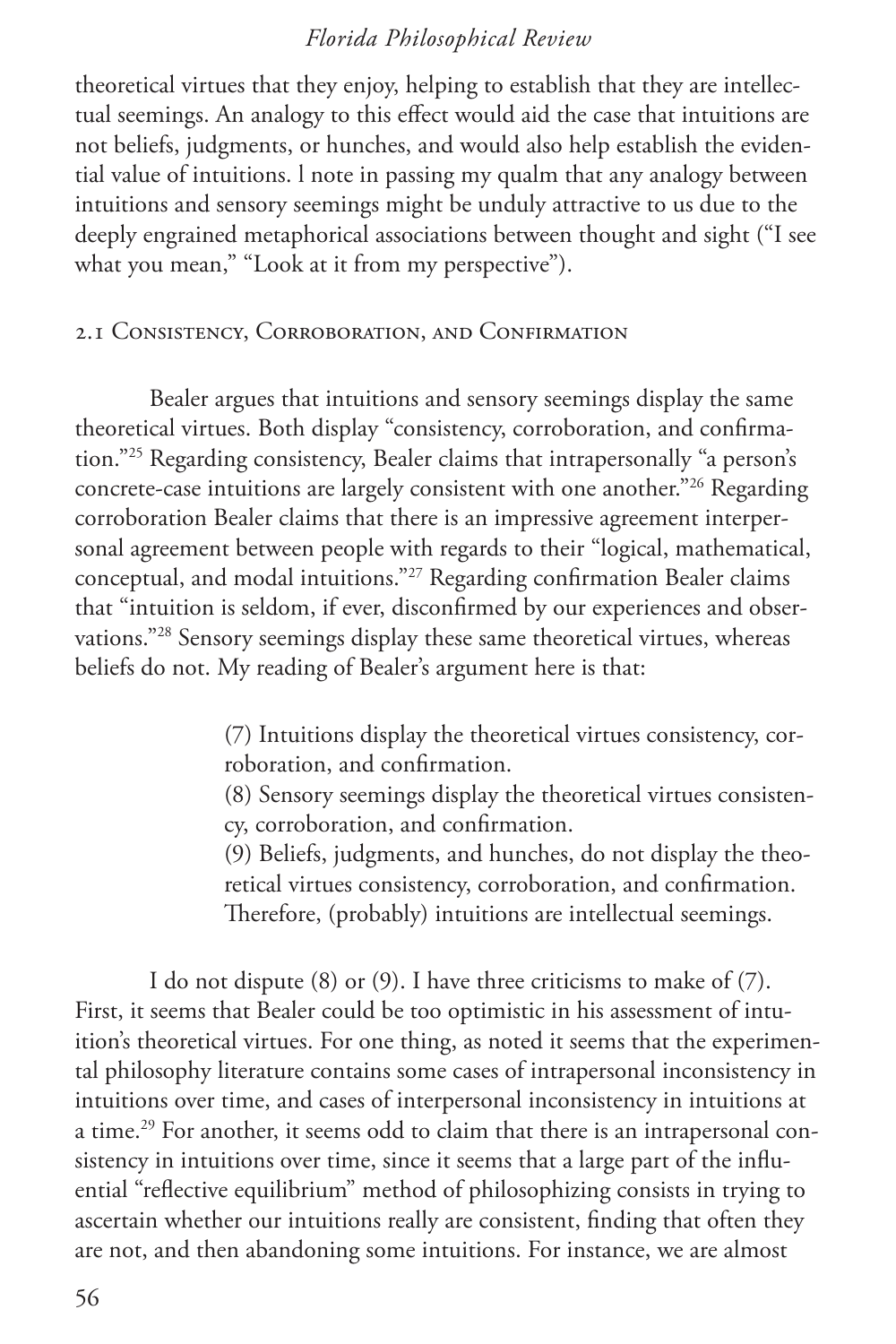all initially responsive to deontological and utilitarian intuition pumps, but at some point some of us abandon, or stop "feeling the force of," one or the other sorts of intuition—which implies that most people's intuitions could not be described as consistent before they began philosophizing. At any rate, intuitions plausibly display these three theoretical virtues to a significantly lesser degree than sensory seemings do.

Second, Bealer seems to employ very minimal conceptions of consistency, corroboration, and confirmation. Consistency and corroboration are fulfilled merely so long as people's intuitions do not contradict each other, whilst confirmation is characterized negatively; as intuition being "seldom, if ever, disconfirmed by our experiences and observations." Each seems to be reduced to something like non-contradiction. Granting that intuitions do exhibit these minimal conceptions of these theoretical virtues, it is unclear that they exhibit more expansive conceptions of these theoretical virtues. One might say that corroboration and confirmation should involve novel predictions by way of falsifiable hypotheses. But it is not clear that investigations into intuitions involve corroboration and confirmation in this more expansive sense. Nor does it seem that one can make a claim like "If philosophical theory x is correct, then we won't encounter intuitions of sort y" without y quickly being encountered for some significant proportion of subjects. By contrast, I take it that sensory seemings do exhibit these more expansive conceptions of these theoretical virtues. So, the similarity between sensory seemings and intuitions *vis-à-vis* these theoretical virtues is weakened when we see that it is equivocal between different conceptions of these theoretical virtues.

A third criticism is to question whether intuitions can by themselves enjoy these theoretical virtues at all. Consistency, corroboration, and confirmation, we might say, are virtues that we attribute to theories, or to constellations of theories and propositions, or to the relationships that propositions bear to one another in virtue of being mediated by some theory. For instance, let's say that one has the intuition that "it is right for the bystander to push the fat man off the bridge to save five" and that one then has the intuition that "it is wrong for the doctor to take the organs of one patient to save five." One might at first say that the second intuition is inconsistent with the first, or that it tends to falsify the first, or to disconfirm it. Rather, it seems that we can only say that the two intuitions have this effect on one another when we are reflecting on them in light of some familiar moral theory. For instance, if I am an act-utilitarian the second intuition might seem to tend to falsify and disconfirm both my act-utilitarian moral theory and my first intuition. But if I have some more exotic moral theory, the second intuition might be perfectly compatible with the first, or even help confirm it – e.g. I have a moral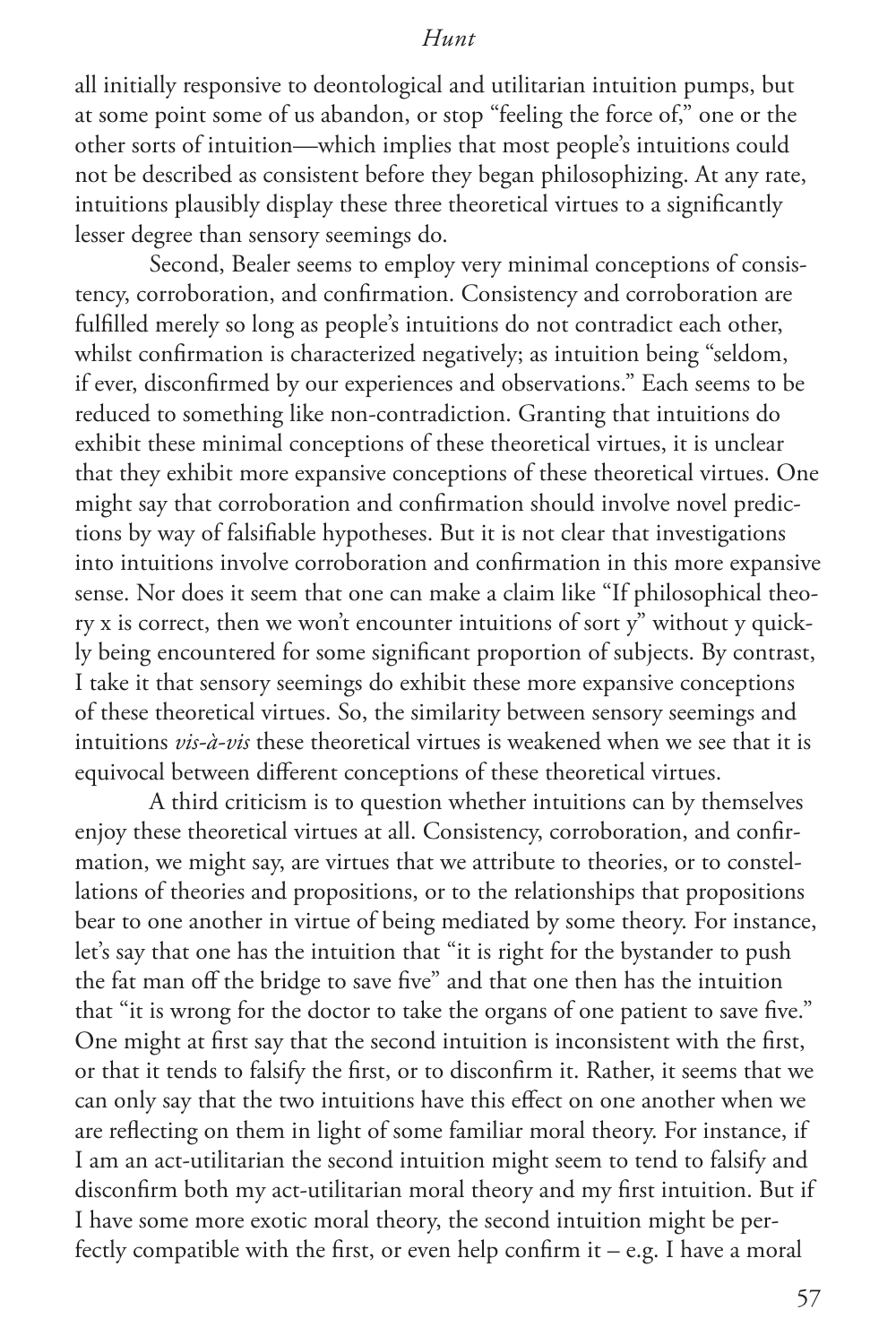theory that places great emphasis on role-based or associative duties I might take these two intuitions to be consistent and to corroborate and confirm one another. Therefore, I suggest then that Bealer is wrong to claim that there is an "on-balance agreement of elementary concrete-case intuitions"30, because such agreement only arises after intuitions have been brought under some theory, and other some other theory the very same intuitions might disagree. Without some theory that mediates them, we might say that two intuitions are the same proposition, or are different propositions, or are directly contradictory propositions ("X" and "not-X"), but not much else.

By contrast, I take it that sensory seemings (which it seems are not propositional attitudes at all) can be assessed as consistent, corroborating, or confirming before we have any explicit theories of, or beliefs about, how the world is. This is because we carry around with us sensory schemas and a naïve physics that develops in early childhood,<sup>31</sup> that accompanies our sensory seemings—surprise or confusion arises when a sensory seeming is inconsistent with them, falsifies, or disconfirms them (e.g. violations of object-permanence achieved by sleight of hand, the sudden disappearance of a rabbit, the sudden appearance of a rabbit).

#### 2.2 Consilience

I suggest that the theoretical virtue that would both show intuitions to have a high evidential value and to be closely akin to sensory seemings is consilience, but that intuitions cannot display consilience. For my purposes I characterize consilience as being when a hypothesis is evidenced independently by several different types of evidential source. An indication of consilience's importance is given by Laurence Bonjour's case of the clairvoyant, in which the clairvoyant's reliable ability to have true beliefs about the president's whereabouts is so dubious because this reliable ability was not at all consilient with the clairvoyant's other faculties, such as their sensory seemings.<sup>32</sup> My argument here is that:

> (10) Sensory seemings display consilience. (11) Intuitions do not display consilience. Therefore, probably intuitions are not intellectual seemings.

Regarding (10) I take it as highly plausible that consilience is ordinarily rampant amongst the various types of sensory seemings; a skunk gives rise to visual, auditory, tactile, olfactory, gustatory, thermoceptive and noci-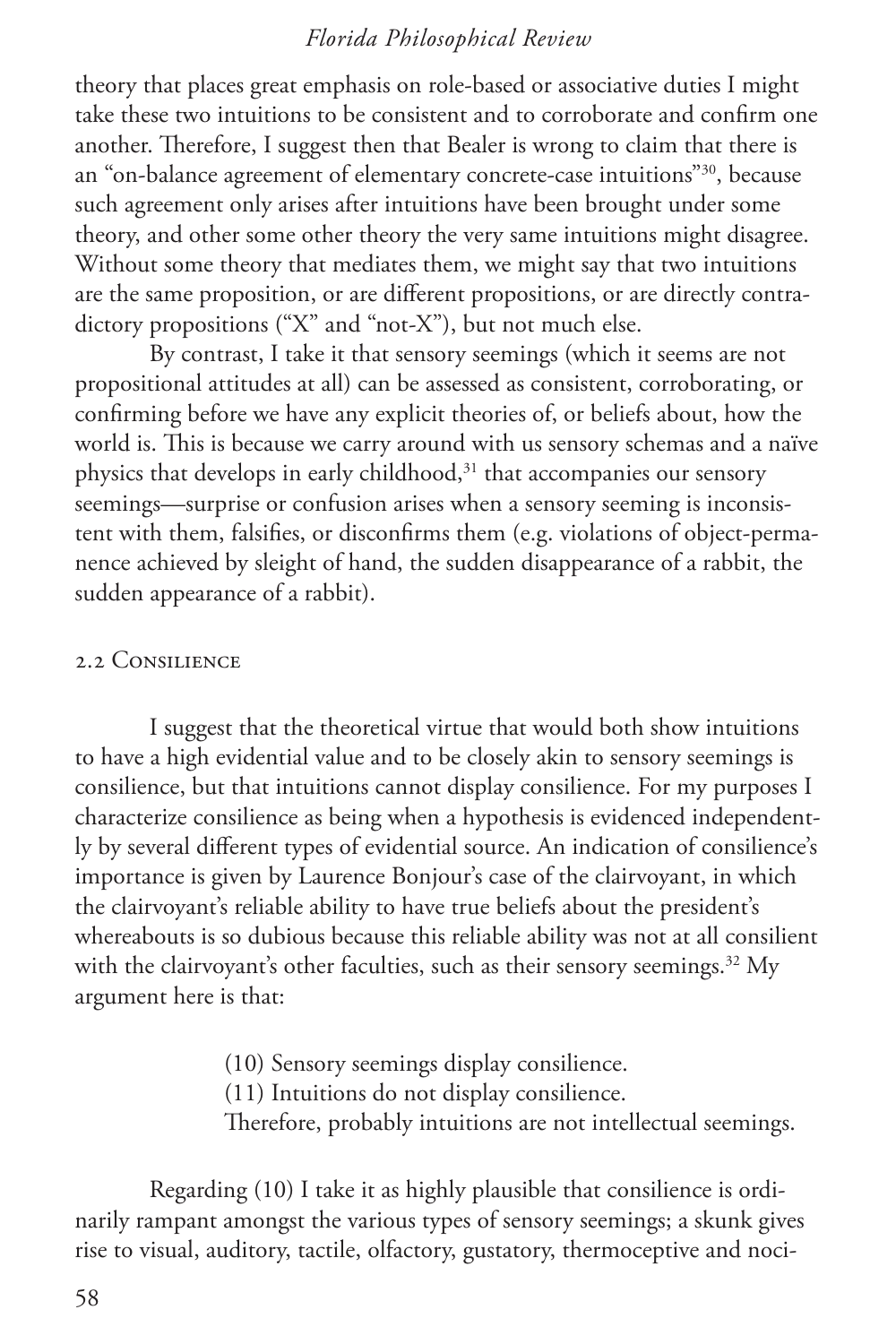ceptive seemings (depending on what we do to it).

By contrast, regarding (11), there is little consilience between intuitions and sensory seemings. Recall Bealer's claim about the rarity of disconfirmation of intuitions by sensory seemings. This might be explained by the remarkable consilience of the two. But more plausibly this is explained by the fact that intuitions (as characterized by Bealer) and sensory seemings concern disparate domains, on the one hand the *a priori* and the necessary, on the other *a posteriori* and the contingent. Since they are about disparate domains, there is little consilience between intuitions and sensory seemings. There would be evidential value to a high degree of consilience amongst intuitions, yet it seems that what would be more desirable is consilience about the same subject matter from different types of evidential source. For example, if I am blindfolded and I feel a spherical object with my hands, and come to believe "this object is spherical," the best further evidence that I can obtain that conciliates with my tactile seemings to support this belief is to remove the blindfold and get some visual seemings of the object. What is less desirable, but what it seems that intuition has to make do with, is akin to simply feeling the spherical object over and over, or feeling some cubes and some oblate spheroids to develop one's tactile acuity, consiliating tactile seemings with yet more tactile seemings, without being able to call upon further types of evidential source.

An advocate of Bealer's views might suggest two ways in which at least some intuitions are in fact consilient, amongst themselves even if not with sensory seemings.

First, they might say that a given philosophical claim can be evidenced by numerous consilient intuitions. For example, consider the innumerable Gettier cases. Perhaps these give rise to consilient intuitions each of which independently provides evidence for the claim that "knowledge is not true justified belief." My response to this is that such Gettier cases are not consilient with one another, because they are in a sense all fundamentally the same case; whilst the details may vary, all elicit the very same intuition; "an instance of true justified belief that is not knowledge!" That this is so is shown by the thought that the repetition of cases is merely illustrative, rather than providing new evidence against the traditional analysis of knowledge. If this latter were true then one could build evidence against the traditional analysis of knowledge by hiring philosophers to devise Gettier cases *ad infinitum*. This response seems to be conceded by Bealer when he states that "use of such examples can be 'modalized away'. That is, such examples can, at least in principle, be dropped and in their place one can use *a priori* intuitions."33

Second, an ally of Bealer might claim that intuitions are consilient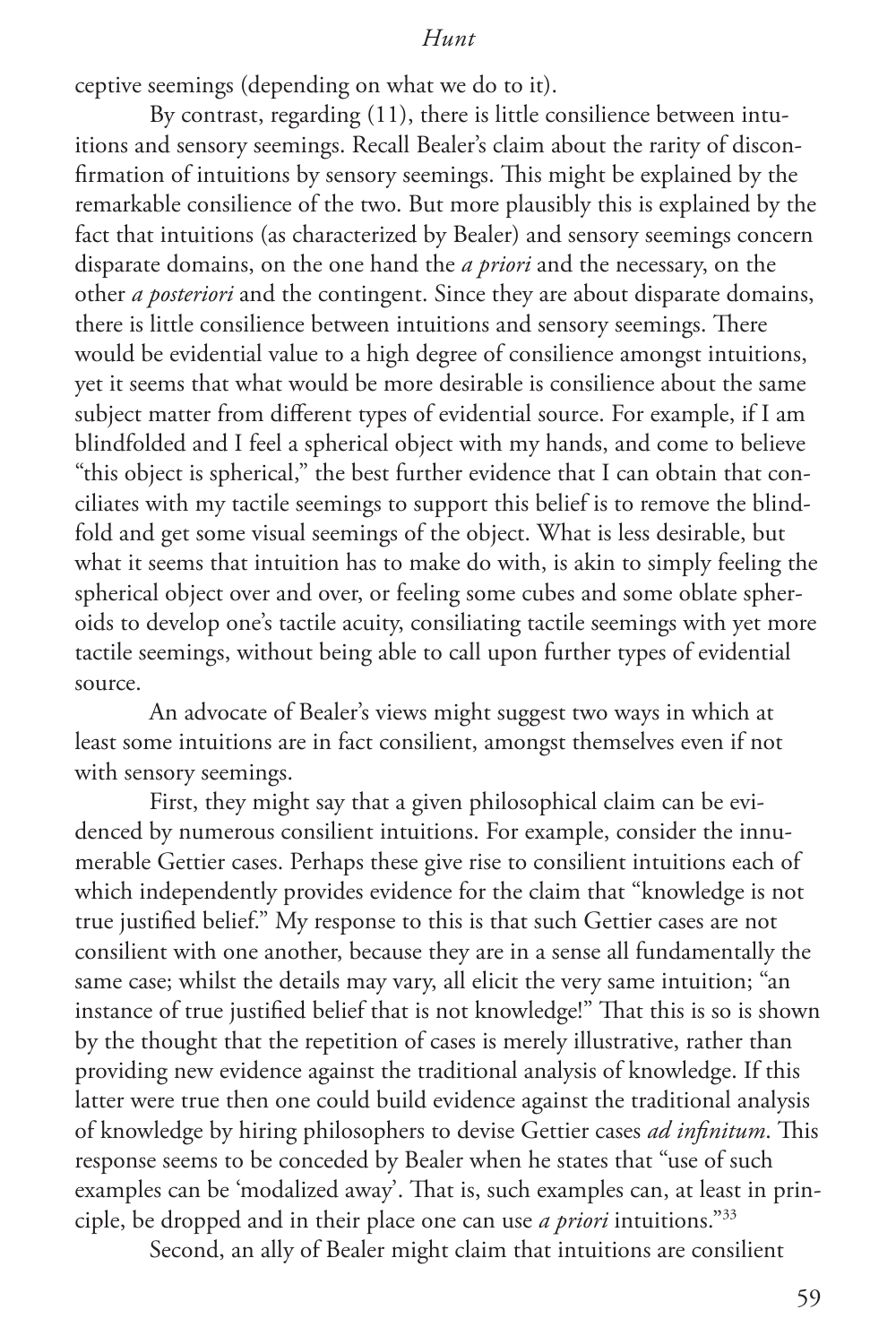when numerous different intuitions provide evidence for a particular philosophical system. One might imagine a philosophical system-builder who invokes distinct intuitions at different points in his or her system-building —e.g. at one point to support libertarian free will, at another to support consequentialism—the result being a wide-ranging philosophical system. Here, I agree that the system exhibits the virtue of consilience – although no intuition is about the system itself, but rather each intuition is about some proposition within the system, the intuitions all evidence the system. But again, this consilience is a result of theorizing, prior to which the intuitions could not be described as consilient. By contrast, with sensory seemings the various types of seemings are consilient in that they evidence the very same object—the skunk is apprehended through vision, audition, etc.

#### CONCLUSION

In sum, I have questioned both the negative and the positive aspects of Bealer's phenomenological case for intuitions being intellectual seemings. Examining the incorrigibility, implasticity, and narrower scope of intuitions does not establish that intuitions are not just beliefs, judgments, or hunches. Likewise, intuitions and sensory seemings seem not to share the theoretical virtues that Bealer suggests that they do. I emphasize that there are aspects of Bealer's account of intuitions that I have not addressed, and knock-on consequences of my argument that may impinge on Bealer's wider dialectical purposes.<sup>34</sup> Likewise I note that more recently other authors have noted or emphasized other phenomenological features of intuitions that supposedly distinguish them from other mental contents, $35$  so my arguments here are in no way intended as a complete discussion of the contemporary literature on the phenomenology of intuitions, but I take it that my arguments, if successful, do tend to weaken the case for the *sui generis* view of intuitions.

#### Acknowledgements

For their comments on earlier versions of this paper, thanks to Bruce Brower, an anonymous reviewer at *dialectica*, and to the two anonymous reviewers at the *Florida Philosophical Review*.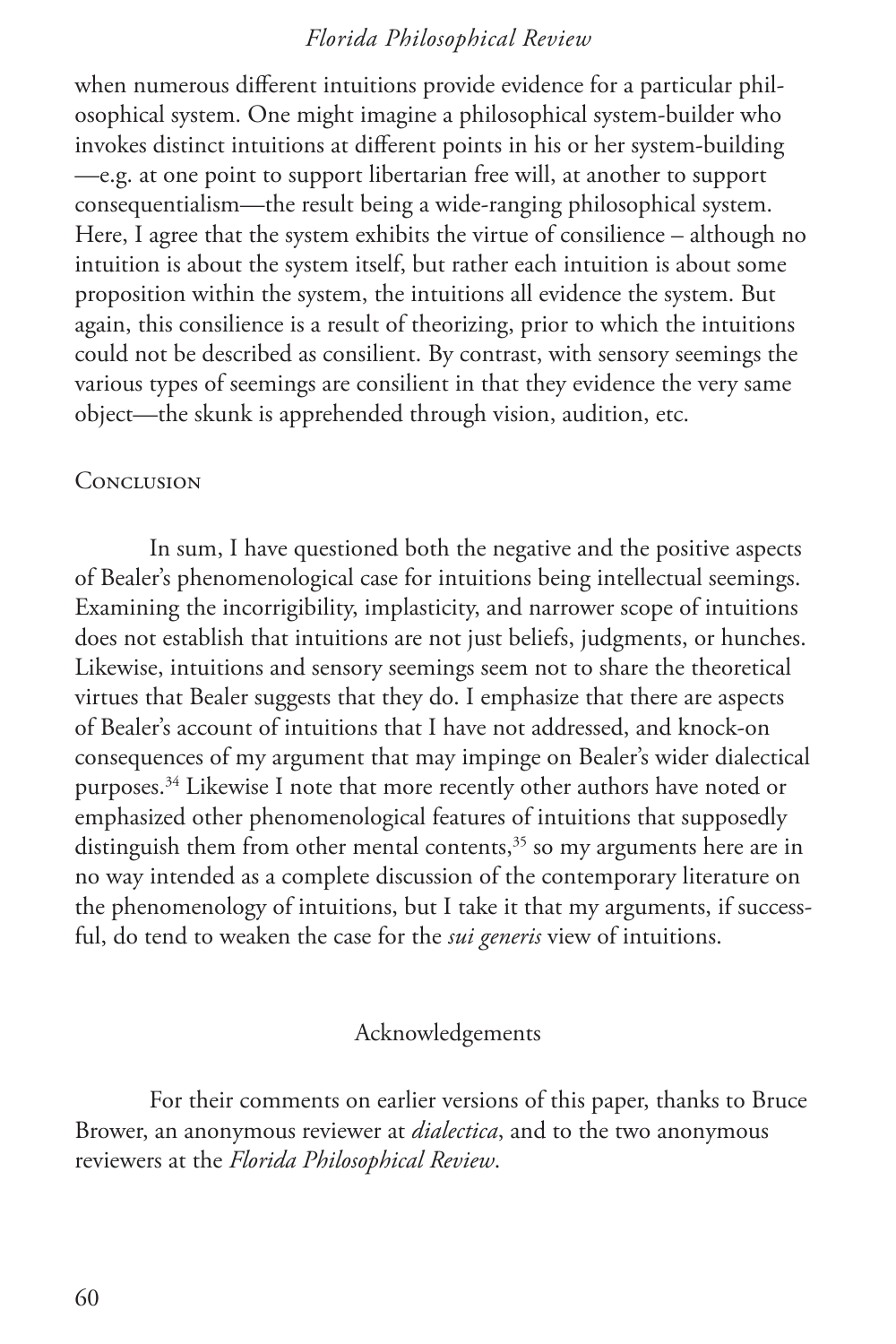#### Bibliography

- Bealer, George, "The Incoherence of Empiricism." *Proceedings of the Aristotelian Society, Supplementary Volumes* 66 (1992): 99-143.
- Bealer, George, "'A Priori' Knowledge and the Scope of Philosophy." *Philosophical Studies* 81.2/3 (1996): 121-142.
- Bealer, George, "'A Priori' Knowledge: Replies to William Lycan and Ernest Sosa." *Philosophical Studies* 81.2/3 (1996): 163-174.
- Bealer, George, "Intuition and the Autonomy of Philosophy." *Rethinking Intuition: The Psychology of Intuition and Its Role in Philosophical Inquiry,*  edited by Michael R. DePaul and William Ramsey. Lanham: Rowman and Littlefield, 1998, 201-239.
- Bealer, George, "A Theory of the A Priori." *Philosophical Perspectives* 13 (1999): 29-55.
- Bengson, John, "The Intellectual Given." *Mind* 124.495 (2015): 707-760.
- Bonjour, Laurence. "Externalist Theories of Empirical Knowledge." *Midwest Studies in Philosophy* 5.1 (1980): 53-73.
- Boyd, Kenneth and Jennifer Nagel, "The Reliability of Epistemic Intuitions." *Current Controversies in Experimental Philosophy*, edited by Edouard Machery and Elizabeth O'Neill. (Abingdon: Routledge, 2014), 109- 127.
- Chudnoff, Elijah, "What Intuitions Are Like." *Philosophy and Phenomenological Research* 82.3 (2011): 625-654.
- Lewis, David, *Philosophical Papers, Volume 1*. (Oxford: Oxford University Press, 1983).
- Lycan, William G., "Bealer on the Possibility of Philosophical Knowledge." *Philosophical Studies* 81.2/3 (1996): 143-150.
- Lerner, Melvin, *The Belief in a Just World: A Fundamental Delusion*. (New York: Springer, 1980).
- Machery, Edouard, Ron Mallon, Shaun Nicholas and Stephen P Stich, "Semantics, cross cultural style." *Cognition* 92.3 (2004): 1-12.
- McAllister, Blake, "Seemings as Sui Generis" *Synthese* 195.7 (2018): 3079- 3096.
- Petrinovich, Lewis, and Patricia O'Neill, "Influence of Wording and Framing Effects on Moral Intuitions." *Ethology and Sociobiology* 17.3 (1996): 145-171.
- Shaffer, Michael, and Jason Warnick, "Bursting Bealer's Bubble: How the Starting Points Argument Begs the Question of Foundationalism Against Quine" Canadian Journal of Philosophy 34.1 (2004): 87- 106.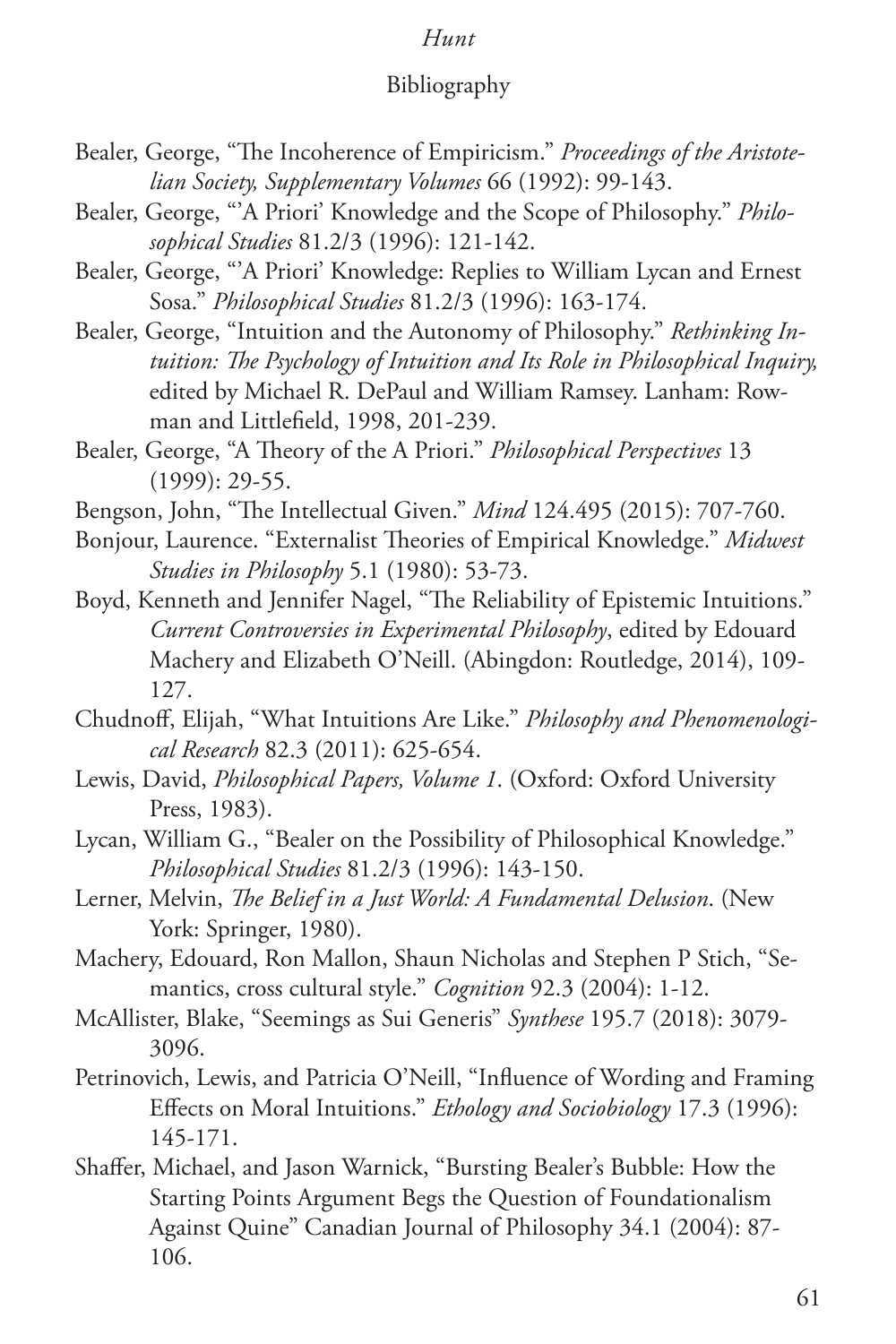- Sosa, Ernest, "Minimal Intuition." *Rethinking Intuition: The Psychology of Intuition and Its Role in Philosophical Inquiry* (Lanham, MD: Rowman and Littlefield, 1998): 257-270.
- Swain, Stacey, Joshua Alexander, and Jonathan Weinberg, "The Instability of Philosophical Intuitions: Running Hot and Cold on Truetemp." *Philosophy and Phenomenological Research* 76.1 (2008): 138-155.
- Wellman, Henry and Susan Gelman, "Cognitive Development: Foundational Theories of Core Domains" *Annual Review of Psychology* 43 (1992): 337-375.
- Weinberg, Jonathan M., Shaun Nichols, Stephen Stich, "Normativity and Epistemic Intuitions." *Philosophical Topics* 29.1/2 (2001): 429-460.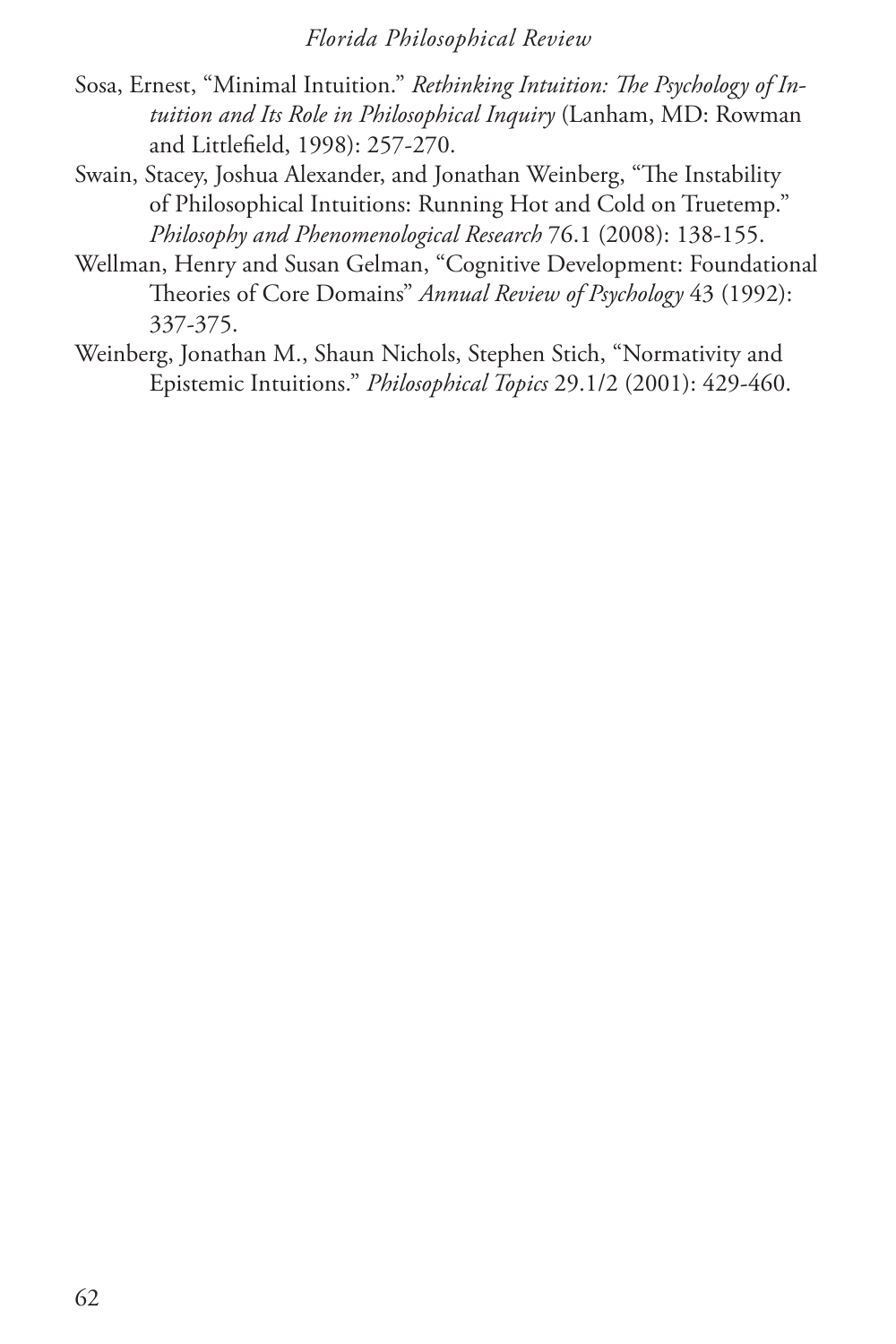# **ENDNOTES**

1 Lewis, David, *Philosophical Papers, Volume 1*. (Oxford: Oxford University Press, 1983), x.

2 Sosa, Ernest, "Minimal Intuition." *Rethinking Intuition: The Psychology of Intuition and Its Role in Philosophical Inquiry* (Lanham, MD: Rowman and Littlefield, 1998): 257-270.

3 Bealer, George, "The Incoherence of Empiricism." *Proceedings of the Aristotelian Society, Supplementary Volumes* 66 (1992): 102.

4 Bealer, "A Theory of the A Priori." *Philosophical Perspectives* 13 (1999): 31.

5 Bealer, "The Incoherence of Empiricism," 102.

6 Bealer, "The Incoherence of Empiricism," 117.

7 Bealer, "The Incoherence of Empiricism," 104.

8 Bealer, "The Incoherence of Empiricism," 101.

9 Bealer, "'A Priori' Knowledge: Replies to William Lycan and Ernest Sosa." *Philosophical Studies* 81.2/3 (1996): 168.

10 Bealer, "'A Priori' Knowledge and the Scope of Philosophy." *Philosophical Studies* 81.2/3 (1996): 123.

11 Bealer, "A Theory of the A Priori," 31.

12 Bealer, "The Incoherence of Empiricism," 103.

13 Boyd, Kenneth and Jennifer Nagel, "The Reliability of Epistemic Intuitions." *Current Controversies in Experimental Philosophy*, edited by Edouard Machery and Elizabeth O'Neill. (Abingdon: Routledge, 2014), 123.

14 Taylor, Shelley, and Jonathon Brown, "Illusion and Well-being: A Social Psychological Perspective on Mental Health." *Psychological Bulletin*, 103.2 (1988): 193–210.

15 Wynd, Christine, "Smoking Patterns, Beliefs, and the Practice of Healthy Behaviors in Abstinent, Relapsed, and Recalcitrant Smokers." *Journal of Vascular Nursing*, 25.2 (2007): 32–38.

16 Lerner, Melvin, *The Belief in a Just World: A Fundamental Delusion*. (New York: Springer, 1980).

17 Bealer, "'A Priori' Knowledge and the Scope of Philosophy," 123-4.

18 Swain, Stacey, Joshua Alexander, and Jonathan Weinberg, "The Instability of Philosophical Intuitions: Running Hot and Cold on Truetemp." *Philosophy and Phenomenological Research* 76.1 (2008): 138- 155.

19 Petrinovich, Lewis, and Patricia O'Neill, "Influence of Word-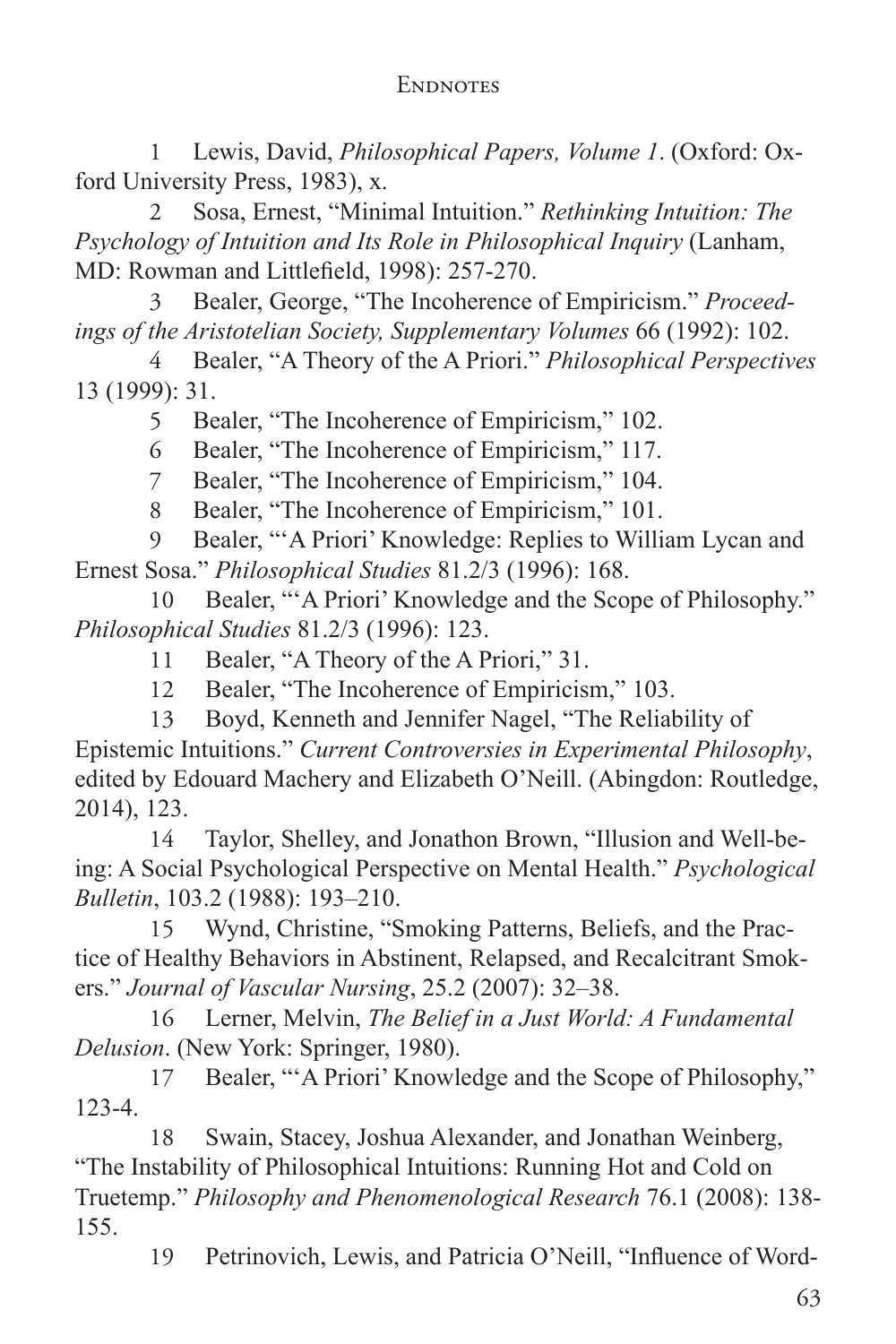ing and Framing Effects on Moral Intuitions." *Ethology and Sociobiology* 17.3 (1996): 145-171.

20 Bealer, "A Theory of the A Priori," 31.

Bealer, "Intuition and the Autonomy of Philosophy," 208.

Bealer, "'A Priori' Knowledge: Replies to William Lycan and Ernest Sosa," 168.

Bealer, "'A Priori' Knowledge and the Scope of Philosophy," 123- 4.

21 Bealer, "'A Priori' Knowledge and the Scope of Philosophy,"

124.

22 Bealer, "A Theory of the A Priori," 31.

23 Bealer, "The Incoherence of Empiricism," 103.

24 Bealer, "Intuition and the Autonomy of Philosophy." *Rethinking Intuition: The Psychology of Intuition and Its Role in Philosophical Inquiry,* edited by Michael R. DePaul and William Ramsey. (Lanham: Rowman and Littlefield, 1998), 210.

25 Bealer, "'A Priori' Knowledge and the Scope of Philosophy," 124.

26 Bealer, "'A Priori' Knowledge and the Scope of Philosophy," 125.

27 Bealer, "'A Priori' Knowledge and the Scope of Philosophy,"

125.

28 Bealer, "'A Priori' Knowledge and the Scope of Philosophy," 125.

29 Machery, Edouard, Ron Mallon, Shaun Nicholas and Stephen Stich, "Semantics, cross cultural style." *Cognition* 92.3 (2004): 1-12.

Weinberg, Jonathan, Shaun Nichols and Stephen Stich, "Normativity and Epistemic Intuitions." *Philosophical Topics* 29.1/2 (2001): 429- 460.

30 Bealer, "Intuition and the Autonomy of Philosophy," 214.

31 Wellman, Henry and Susan Gelman, "Cognitive Development: Foundational Theories of Core Domains" *Annual Review of Psychology* 43 (1992): 337-375.

32 Bonjour, Laurence. "Externalist Theories of Empirical Knowledge." *Midwest Studies in Philosophy* 5.1 (1980): 53-73.

33 Bealer, "'A Priori' Knowledge and the Scope of Philosophy," 123.

34 Shaffer, Michael, and Jason Warnick, "Bursting Bealer's Bubble: How the Starting Points Argument Begs the Question of Foundationalism Against Quine" *Canadian Journal of Philosophy* 34.1 (2004):